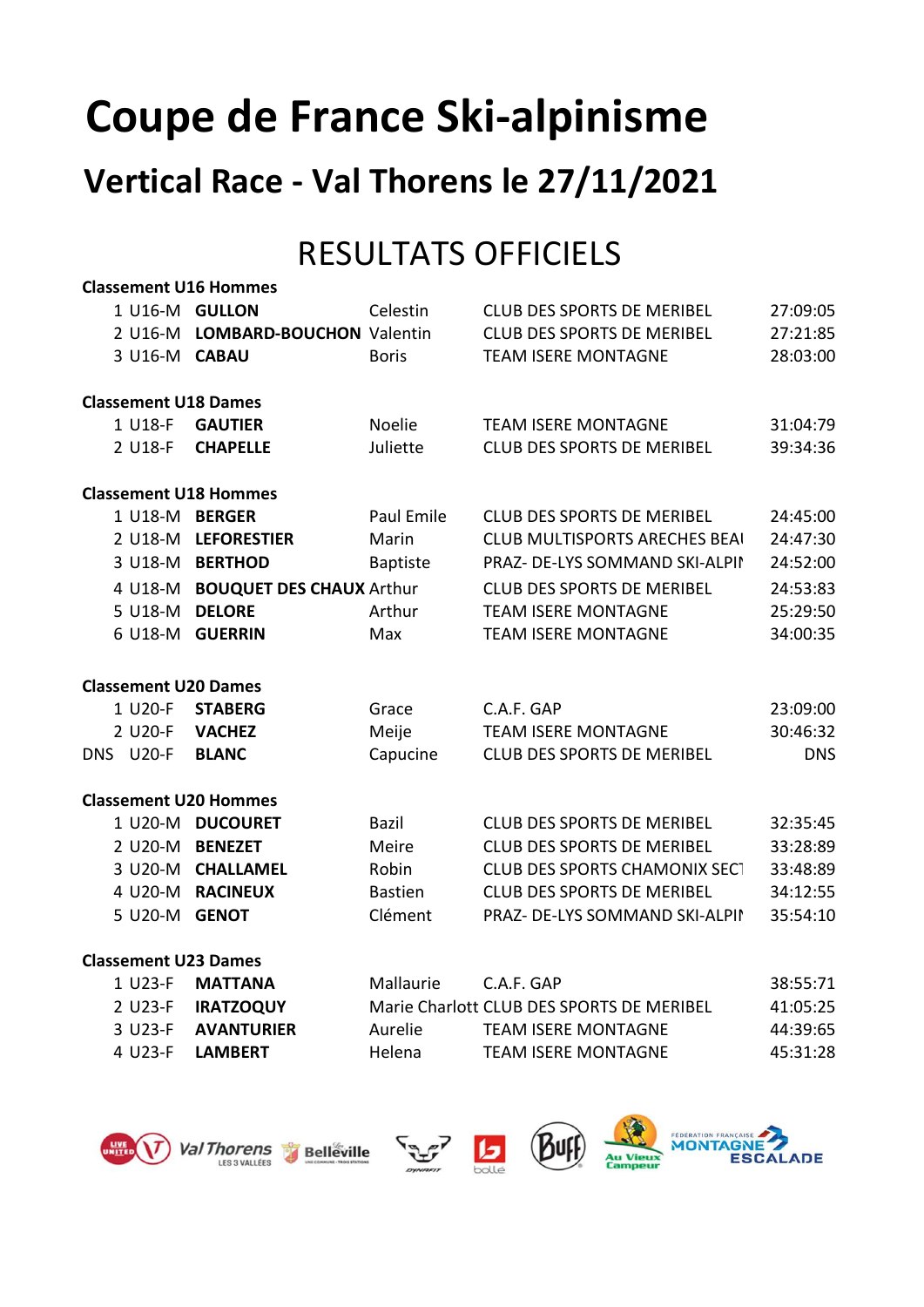#### Classement U23 Hommes

| 1 U23-M <b>PETIT</b>            | Alric         | <b>CLUB DES SPORTS DE MERIBEL</b>    | 31:13:49 |
|---------------------------------|---------------|--------------------------------------|----------|
| <b>CARCEY COLLET</b><br>2 U23-M | Hugo          | <b>CLUB DES SPORTS DE MERIBEL</b>    | 31:48:22 |
| 3 U23-M MAURER                  | Hugo          | <b>CLUB DES SPORTS CHAMONIX SECT</b> | 33:09:21 |
| 4 U23-M MERMILLOD BLARDET Alex  |               | <b>CLUB DES SPORTS DE MERIBEL</b>    | 33:35:92 |
| 5 U23-M <b>HENRY</b>            | <b>Nelson</b> | <b>CLUB DES SPORTS DE MERIBEL</b>    | 34:19:84 |
| 6 U23-M MASSUCO                 | Pierre        | <b>TEAM ISERE MONTAGNE</b>           | 34:48:29 |
| <b>TOURANCHEAU</b><br>7 U23-M   | David         | <b>TEAM ISERE MONTAGNE</b>           | 36:58:51 |
| <b>AUBERT</b><br>8 U23-M        | Theo          | Licence HORS CLUB                    | 38:01:60 |

#### Classement Master Hommes

| 6 MAS-M CAILLOT      | Yoan       | <b>CLUB DES SPORTS DE MERIBEL</b>    | 33:03:52 |
|----------------------|------------|--------------------------------------|----------|
| 11 MAS-M BERTHOD     | François   | <b>LIBRE ECART MARIGNIER</b>         | 35:51:26 |
| 15 MAS-M BOIS        | Denis      | HAUTE TARENTAISE MONTAGNE SI         | 37:00:23 |
| 22 MAS-M RENAUD      | Christophe | <b>TEAM ISERE MONTAGNE</b>           | 39:55:74 |
| 17 MAS-M LEFORESTIER | Dominique  | <b>CLUB MULTISPORTS ARECHES BEAI</b> | 46:46:31 |
| 24 MAS-M AVANTURIER  | Christophe | <b>TEAM ISERE MONTAGNE</b>           | 47:16:99 |
| 25 MAS-M DOUILLET    | Stéphane   | <b>CLUB DES SPORTS CHAMONIX SECT</b> | 51:41:87 |

#### Classement Senior Dames

| 1 SEN-F              | <b>JAGERCIKOVA</b> | Marianna  | C.A.F. GAP                                | 34:47:46 |
|----------------------|--------------------|-----------|-------------------------------------------|----------|
| 2 SEN-F              | <b>SCHIDE</b>      | Katie     | <b>TEAM ALPI MERCANTOUR</b>               | 35:14:81 |
| 3 U23-F              | <b>MATTANA</b>     | Mallaurie | C.A.F. GAP                                | 38:55:71 |
| 4 U23-F              | <b>IRATZOQUY</b>   |           | Marie Charlott CLUB DES SPORTS DE MERIBEL | 41:05:25 |
| 5 SEN-F              | <b>ROUX</b>        | Julie     | <b>TEAM ISERE MONTAGNE</b>                | 42:48:90 |
| 6 U23-F              | <b>AVANTURIER</b>  | Aurelie   | <b>TEAM ISERE MONTAGNE</b>                | 44:39:65 |
| 7 U <sub>23</sub> -F | <b>LAMBERT</b>     | Helena    | <b>TEAM ISERE MONTAGNE</b>                | 45:31:28 |











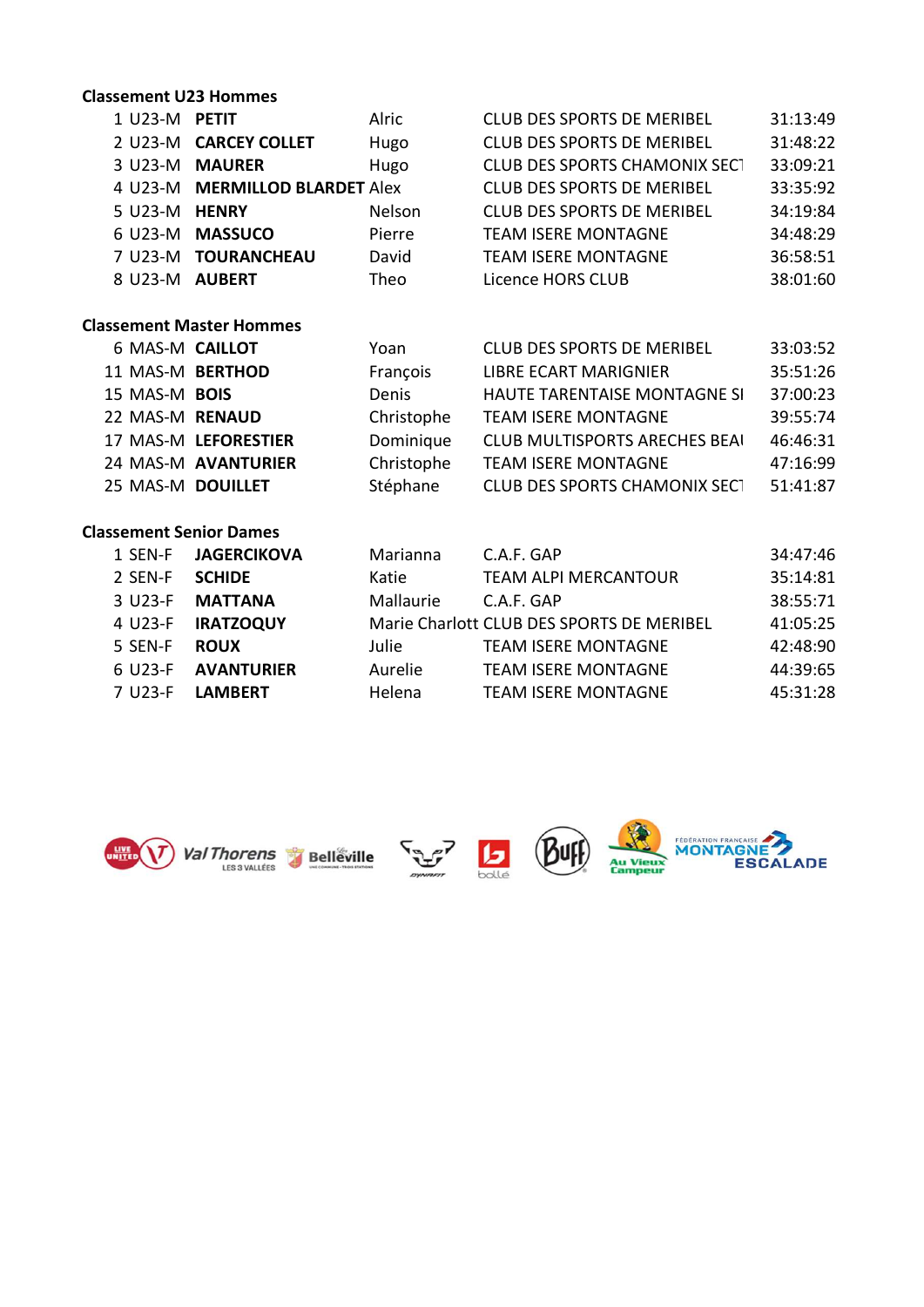### Classement SENIOR HOMMES

| 1 SEN-M       | <b>MICHELON</b>                 | Julien        | C.A.F. GAP                           | 30:21:66 |
|---------------|---------------------------------|---------------|--------------------------------------|----------|
| 2 SEN-M       | <b>CHAMOUX</b>                  | Benjamin      | <b>CLUB DES SPORTS CHAMONIX SECT</b> | 30:38:50 |
| 3 SEN-M       | <b>GUDEFIN</b>                  | Yann          | <b>CLUB DES SPORTS DE MERIBEL</b>    | 30:44:40 |
| 4 U23-M       | <b>PETIT</b>                    | Alric         | <b>CLUB DES SPORTS DE MERIBEL</b>    | 31:13:49 |
| 5 U23-M       | <b>CARCEY COLLET</b>            | Hugo          | <b>CLUB DES SPORTS DE MERIBEL</b>    | 31:48:22 |
| 6 SEN-M JAY   |                                 | Paul          | <b>CLUB DES SPORTS DE MERIBEL</b>    | 31:56:90 |
|               | 7 MAS-M CAILLOT                 | Yoan          | <b>CLUB DES SPORTS DE MERIBEL</b>    | 33:03:52 |
| 8 U23-M       | <b>MAURER</b>                   | Hugo          | <b>CLUB DES SPORTS CHAMONIX SECT</b> | 33:09:21 |
| 9 SEN-M       | <b>GRANGIER</b>                 | Germain       | <b>TEAM ALPI MERCANTOUR</b>          | 33:14:10 |
|               | 10 U23-M MERMILLOD BLARDET Alex |               | <b>CLUB DES SPORTS DE MERIBEL</b>    | 33:35:92 |
| 11 SEN-M      | <b>BEDOY</b>                    | Loic          | <b>CLUB DES SPORTS DE MERIBEL</b>    | 33:54:20 |
| 12 U23-M      | <b>HENRY</b>                    | <b>Nelson</b> | <b>CLUB DES SPORTS DE MERIBEL</b>    | 34:19:84 |
| 13 U23-M      | <b>MASSUCO</b>                  | Pierre        | <b>TEAM ISERE MONTAGNE</b>           | 34:48:29 |
|               | 14 MAS-M BERTHOD                | François      | LIBRE ECART MARIGNIER                | 35:51:26 |
| 15 SEN-M      | <b>GERARD</b>                   | Simon         | <b>TEAM ISERE MONTAGNE</b>           | 36:34:42 |
|               | 16 U23-M TOURANCHEAU            | David         | <b>TEAM ISERE MONTAGNE</b>           | 36:58:51 |
| 17 MAS-M BOIS |                                 | Denis         | HAUTE TARENTAISE MONTAGNE SI         | 37:00:23 |
|               | 18 U23-M <b>AUBERT</b>          | Theo          | Licence HORS CLUB                    | 38:01:60 |
|               | 19 MAS-M RENAUD                 | Christophe    | <b>TEAM ISERE MONTAGNE</b>           | 39:55:74 |
|               | 20 SEN-M SALVATELLA SUREDA      | Josep         | <b>TEAM ISERE MONTAGNE</b>           | 40:28:43 |
|               | 21 MAS-M LEFORESTIER            | Dominique     | <b>CLUB MULTISPORTS ARECHES BEAI</b> | 46:46:31 |
|               | 22 MAS-M AVANTURIER             | Christophe    | <b>TEAM ISERE MONTAGNE</b>           | 47:16:99 |
|               | 23 MAS-M DOUILLET               | Stéphane      | <b>CLUB DES SPORTS CHAMONIX SECT</b> | 51:41:87 |
|               |                                 |               |                                      |          |









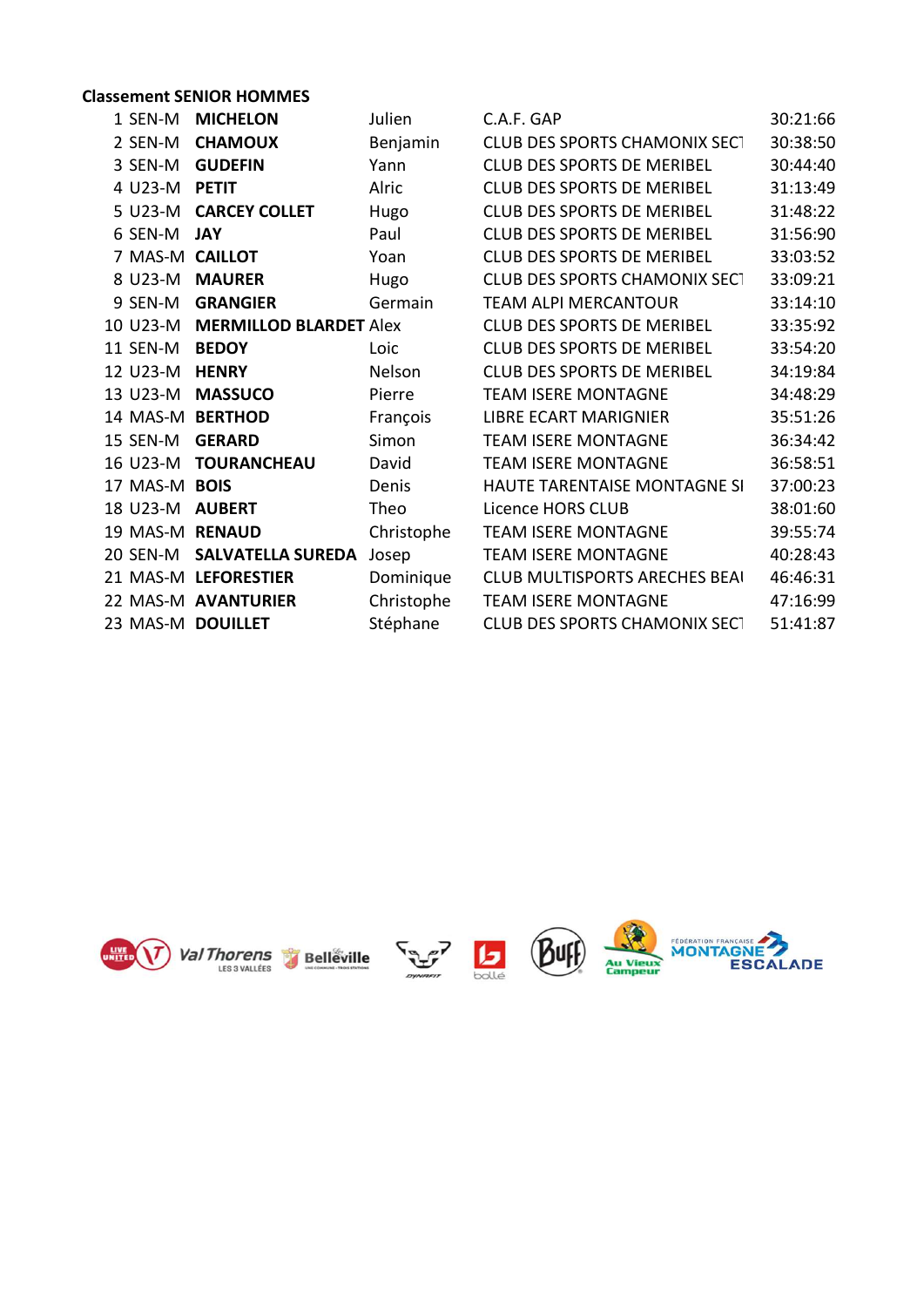# Coupe de France Ski-alpinisme

## Vertical Race - Val Thorens le 27/11/2021

## RESULTATS Scratch

### SCRATCH Parcours B

|      | 1 U20-F  | <b>STABERG</b>                  | Grace           | C.A.F. GAP                           | 23:09:00   |
|------|----------|---------------------------------|-----------------|--------------------------------------|------------|
|      | 2 U18-M  | <b>BERGER</b>                   | Paul Emile      | <b>CLUB DES SPORTS DE MERIBEL</b>    | 24:45:00   |
|      | 3 U18-M  | <b>LEFORESTIER</b>              | Marin           | <b>CLUB MULTISPORTS ARECHES BEAI</b> | 24:47:30   |
|      | 4 U18-M  | <b>BERTHOD</b>                  | <b>Baptiste</b> | PRAZ- DE-LYS SOMMAND SKI-ALPIN       | 24:52:00   |
|      | 12 U18-M | <b>BOUQUET DES CHAUX Arthur</b> |                 | <b>CLUB DES SPORTS DE MERIBEL</b>    | 24:53:83   |
|      | 5 U18-M  | <b>DELORE</b>                   | Arthur          | <b>TEAM ISERE MONTAGNE</b>           | 25:29:50   |
|      | 6 U16-M  | <b>GULLON</b>                   | Celestin        | <b>CLUB DES SPORTS DE MERIBEL</b>    | 27:09:05   |
|      | 7 U16-M  | <b>LOMBARD-BOUCHON Valentin</b> |                 | <b>CLUB DES SPORTS DE MERIBEL</b>    | 27:21:85   |
|      | 8 U16-M  | <b>CABAU</b>                    | <b>Boris</b>    | <b>TEAM ISERE MONTAGNE</b>           | 28:03:00   |
|      | 9 U20-F  | <b>VACHEZ</b>                   | Meije           | <b>TEAM ISERE MONTAGNE</b>           | 30:46:32   |
|      | 13 U18-F | <b>GAUTIER</b>                  | <b>Noelie</b>   | <b>TEAM ISERE MONTAGNE</b>           | 31:04:79   |
|      | 10 U18-M | <b>GUERRIN</b>                  | Max             | <b>TEAM ISERE MONTAGNE</b>           | 34:00:35   |
|      | 11 U18-F | <b>CHAPELLE</b>                 | Juliette        | <b>CLUB DES SPORTS DE MERIBEL</b>    | 39:34:36   |
|      | 14 U18-F | <b>CHAPELLE</b>                 | Juliette        | <b>CLUB DES SPORTS DE MERIBEL</b>    | 39:34:36   |
| DNS. | $U20-F$  | <b>BLANC</b>                    | Capucine        | <b>CLUB DES SPORTS DE MERIBEL</b>    | <b>DNS</b> |
|      |          |                                 |                 |                                      |            |

| 1 U20-F  | <b>STABERG</b>                  | Grace           | C.A.F. GAP                            | 23:09:00   |
|----------|---------------------------------|-----------------|---------------------------------------|------------|
| 2 U18-M  | <b>BERGER</b>                   | Paul Emile      | <b>CLUB DES SPORTS DE MERIBEL</b>     | 24:45:00   |
| 3 U18-M  | <b>LEFORESTIER</b>              | Marin           | <b>CLUB MULTISPORTS ARECHES BEAI</b>  | 24:47:30   |
| 4 U18-M  | <b>BERTHOD</b>                  | <b>Baptiste</b> | <b>PRAZ- DE-LYS SOMMAND SKI-ALPIN</b> | 24:52:00   |
| 12 U18-M | <b>BOUQUET DES CHAUX Arthur</b> |                 | <b>CLUB DES SPORTS DE MERIBEL</b>     | 24:53:83   |
| 5 U18-M  | <b>DELORE</b>                   | Arthur          | <b>TEAM ISERE MONTAGNE</b>            | 25:29:50   |
| 6 U16-M  | <b>GULLON</b>                   | Celestin        | <b>CLUB DES SPORTS DE MERIBEL</b>     | 27:09:05   |
| 7 U16-M  | <b>LOMBARD-BOUCHON Valentin</b> |                 | <b>CLUB DES SPORTS DE MERIBEL</b>     | 27:21:85   |
| 8 U16-M  | <b>CABAU</b>                    | <b>Boris</b>    | <b>TEAM ISERE MONTAGNE</b>            | 28:03:00   |
| 9 U20-F  | <b>VACHEZ</b>                   | Meije           | <b>TEAM ISERE MONTAGNE</b>            | 30:46:32   |
| 13 U18-F | <b>GAUTIER</b>                  | <b>Noelie</b>   | <b>TEAM ISERE MONTAGNE</b>            | 31:04:79   |
| 10 U18-M | <b>GUERRIN</b>                  | Max             | <b>TEAM ISERE MONTAGNE</b>            | 34:00:35   |
| 11 U18-F | <b>CHAPELLE</b>                 | Juliette        | <b>CLUB DES SPORTS DE MERIBEL</b>     | 39:34:36   |
| 14 U18-F | <b>CHAPELLE</b>                 | Juliette        | <b>CLUB DES SPORTS DE MERIBEL</b>     | 39:34:36   |
| S U20-F  | <b>BLANC</b>                    | Capucine        | <b>CLUB DES SPORTS DE MERIBEL</b>     | <b>DNS</b> |



Val Thorens Belleville